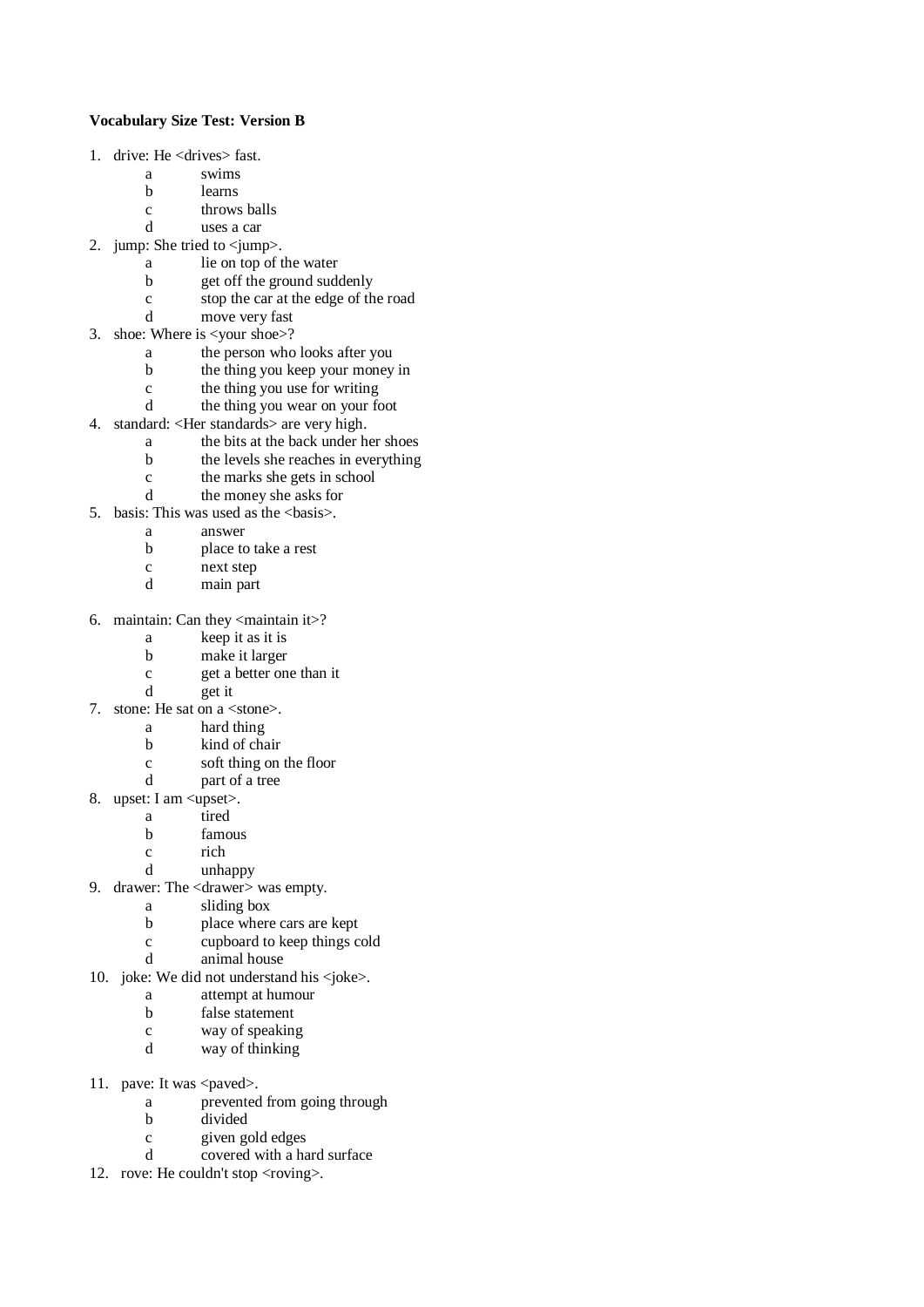- a getting drunk
- b traveling around
- c making a musical sound through closed lips
- d working hard
- 13. lonesome: He felt <lonesome>.
	- a ungrateful
	- b very tired
	- c without company
	- d full of energy
- 14. allege: They  $\leq$ alleged it $>$ .
	- a claimed it without proof
	- b stole the ideas for it from someone else
	- c provided facts to prove it
	- d argued against the facts that supported it
- 15. remedy: We found a good <remedy>.
	- a place to eat in public
	- b way to fix a problem
	- c way to prepare food
	- d rule about numbers
- 16. dash: They <dashed> over it.
	- a moved quickly
	- b moved slowly
	- c fought
	- d looked quickly
- 17. peel: Shall I <peel it >?
	- a let it sit in water for a long time
	- b take the skin off it
	- c make it white
	- d cut it into thin pieces
- 18. bacterium: They didn't find a single <br/>bacterium>.
	- a small living thing causing disease
	- b plant with red or orange flowers
	- c animal that carries water in lumps on its back
	- d thing that has been stolen and sold to a shop
- 19. thesis: She has completed her <thesis>.
	- a talk given by a judge at the end of a trial
	- b first year of employment after becoming a teacher
	- c long written report of study carried out for a university degree
	- d extended course of hospital treatment
- 20. authentic: It is <authentic>.
	- a real
	- b very noisy
	- c old
	- d like a desert
- 21. miniature: It is <a miniature>.
	- a an instrument for looking at very small objects
	- b a very small thing of its kind
	- c a very small living creature
	- d a small line to join letters in handwriting
- 22. fracture: They found a <fracture>.
	- a break
	- b small piece
	- c short coat
	- d discount certificate
- 23. patience: He <has no patience>.
	- a has no free time b has no faith
	-
	- c will not wait happily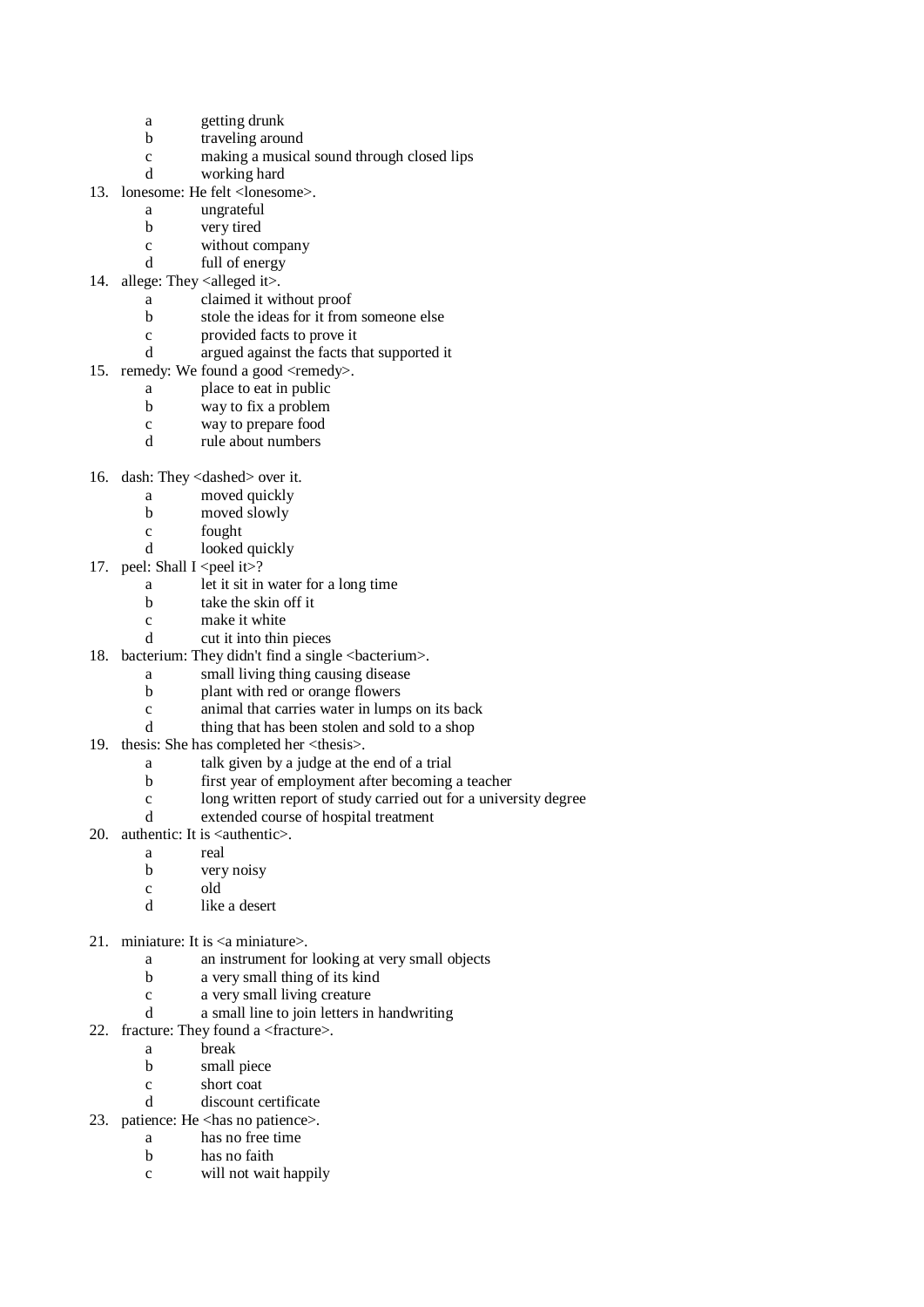- d does not know what is fair
- 24. scrub: He is <scrubbing it>.
	- a cutting shallow lines into it
	- b repairing it
	- c washing it energetically
	- d drawing simple pictures of it
- 25. vocabulary: You will need more <vocabulary>.
	- a words
	- b skill
	- c money
	- d guns
- 26. accessory: They gave us <some accessories>.
	- a papers giving us the right to enter a country
	- b official orders
	- c ideas to choose between
	- d extra pieces
- 27. compost: We need some <compost>.
	- a strong support
	- b help to feel better
	- c hard stuff made of stones and sand stuck together
	- d plant material fertilizer
- 28. fen: The story is set in  $\langle$ the fens>.
	- a a piece of low flat land partly covered by water
	- b a piece of high, hilly land with few trees
	- c a block of poor-quality houses in a city
	- d a time long ago
- 29. puritan: He is a  $\leq$  puritan $\geq$ .
	- a person who likes attention
	- b person with strict morals
	- c person with a moving home
	- d person who keeps money and hates spending it
- 30. awe: They looked at the mountain <in awe>.
	- a with a worried expression
	- b with an interested expression
	- c with a sense of wonder
	- d with a feeling of respect
- 31. bristle: The <bristles> are too hard.
	- a questions
	- b short stiff hairs
	- c folding beds
	- d bottoms of the shoes
- 32. erratic: He was <erratic>.
	- a without fault
	- b very bad
	- c very respectful
	- d unsteady
- 33. null: His influence <was null>.
	- a had good results
	- b did not help much
	- c had no effect
	- d lasted a long time
- 34. perturb: I was <perturbed>.
	- a made to agree
		- b worried and puzzled
		- c corruptly sexual
		- d very wet
- 35. peasantry: He did a lot for the <peasantry>.
	- a local people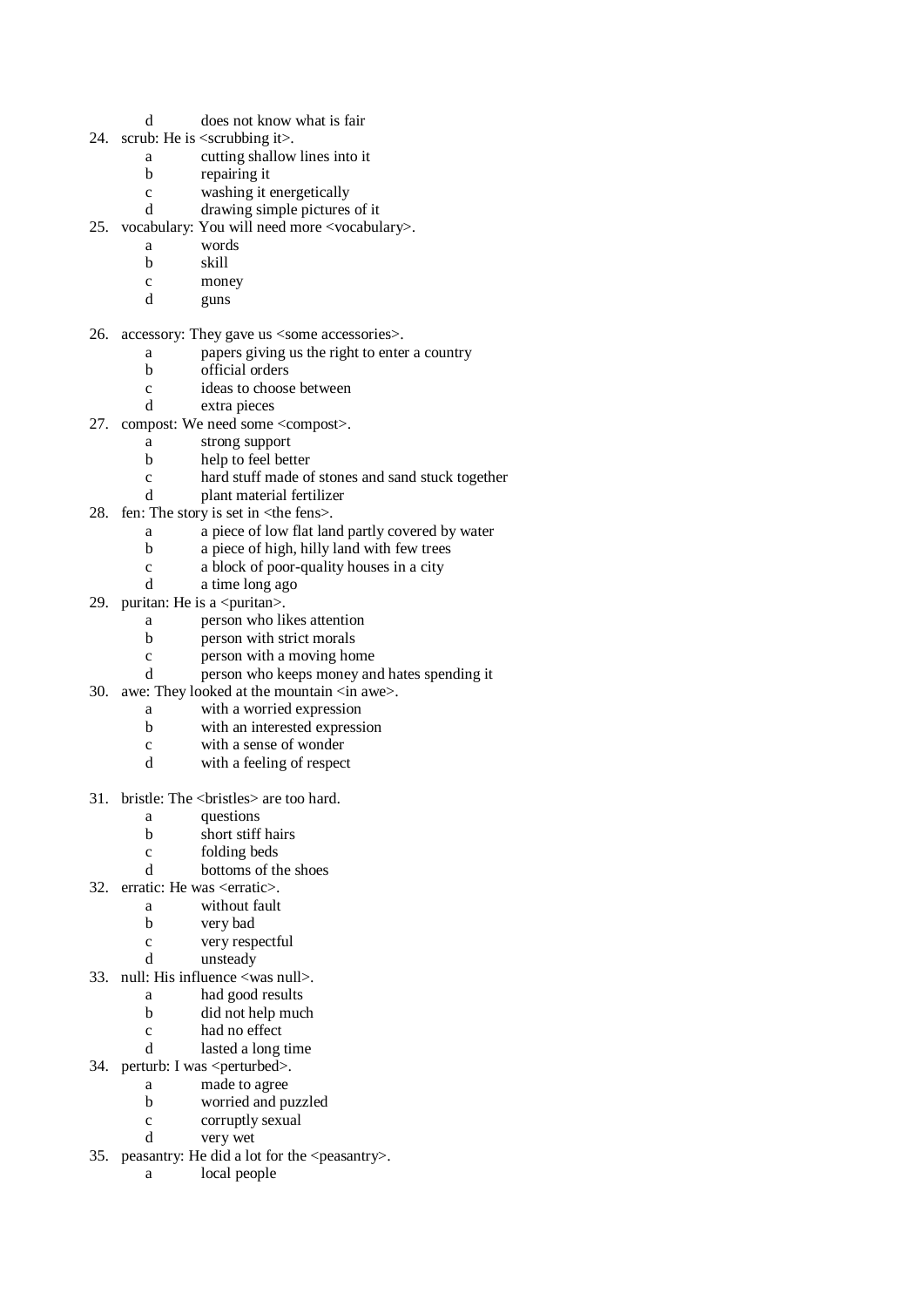- b place of worship
- c businessmen's club
- d working class people
- 36. palette: He lost his <palette>.
	- a container for carrying fish
		- b wish to eat food
		- c young female companion
	- d artist's board for mixing paints
- 37. devious: Your plans are <devious>.
	- a tricky and threatening
	- b well-developed
		- c not well thought out
		- d more expensive than necessary
- 38. stealth: They did it by <stealth>.
	- a spending a large amount of money
	- b hurting someone so much that they agreed to their demands
	- c moving secretly with extreme care and quietness
	- d taking no notice of problems they met
- 39. hallmark: Does it have a <hallmark>?
	- a stamp to show when it should be used by
		- b stamp to show the quality
		- c mark to show it is approved by the royal family
		- d mark or stain to prevent copying
- 40. haze: We looked through the <haze>.
	- a small round window in a ship
	- b unclear air
	- c cover for a window made of strips of wood or plastic
	- d list of names
- 41. gimmick: That's a good <gimmick>.
	- a thing for standing on to work high above the ground
	- b small thing with pockets for holding money
	- c attention-getting action or image
	- d clever plan or trick
- 42. yoga: She has started <yoga>.
	- a handwork done by knotting thread
	- b a form of exercise for the body and mind
	- c a game where a cork stuck with feathers is hit between two players
	- d a type of dance from eastern countries
- 43. sizzle: Listen to it <sizzle>.
	- a turn to stone
	- b release pressure and untwist
	- c make noise while being cooked
	- d force out liquid
- 44. psychotherapy: She wanted <psychotherapy>.
	- a the mutual operation of two things
		- b the ability to govern
		- c an unfriendly reaction
		- d treatment for a mental illness
- 45. heyday: The town was  $\langle$  in its heyday>.
	- a at its peak of success
	- b on top of the hill
	- c very wealthy
	- d admired very much
- 46. mystique: He has lost <his mystique>.
	- a his healthy body
	- b the secret way he makes other people think he has special skill
	- c the woman he dated while he was married to someone else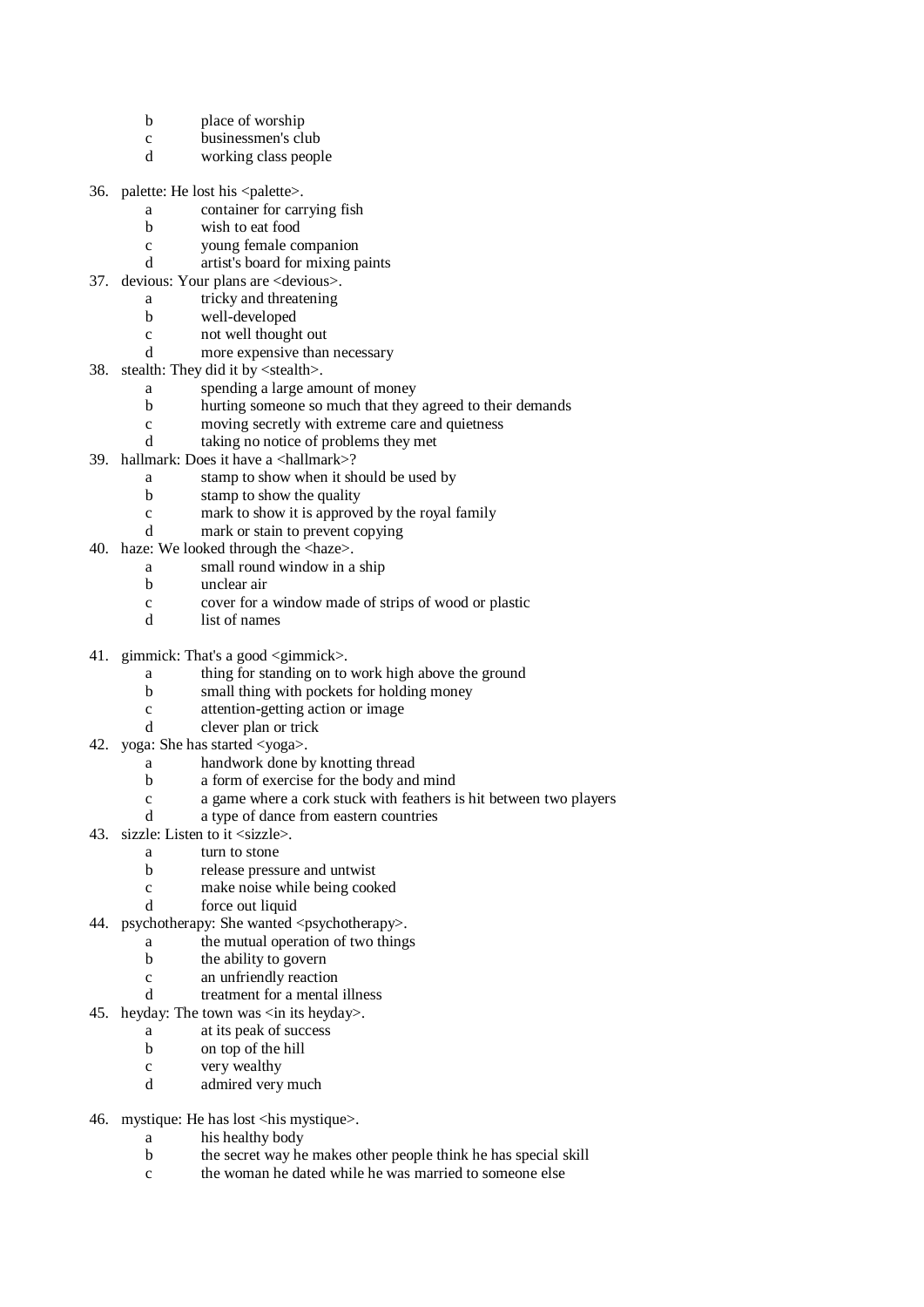- d the hair on his top lip
- 47. communique: Have you seen their <communique>?
	- a critical report about an organization
	- b garden owned by many members of a community
	- c printed material used for advertising
	- d official announcement
- 48. thesaurus: She used <a thesaurus>.
	- a a kind of dictionary
	- b a chemical compound
	- c a special way of speaking
	- d an injection just under the skin
- 49. dissonant: That is <very dissonant>.
	- a full of sounds that are not nice together
	- b full of signs of death
	- c full of unwanted stops and starts
	- d likely to get you into trouble
- 50. tracksuit: She was wearing <a tracksuit>.
	- a the upper part of a dress
	- b a set of clothing for running
	- c a knitted shirt with no buttons
	- d an angry expression
- 51. spleen: His <spleen> was damaged.
	- a knee bone
	- b organ found near the stomach
	- c pipe taking waste water from a house
	- d respect for himself
- 52. caffeine: This contains a lot of <caffeine>.
	- a a substance that makes you sleepy
	- b strings from very tough leaves
	- c ideas that are not correct
	- d a substance that makes you excited
- 53. impale: He nearly got  $\langle$  impaled $\rangle$ .
	- a charged with a serious offence
	- b put in prison
	- c stuck through with a sharp instrument
	- d involved in a dispute
- 54. jovial: He was very <jovial>.
	- a low on the social scale
	- b likely to criticize others
	- c full of fun
	- d friendly
- 55. dingy: It was a <dingy> place.
	- a cold, damp
		- b poorly lit
	- c delightful
	- d hot, dry
- 56. kindergarten: This is a good <kindergarten>.
	- a activity that allows you to forget your worries
	- b place of learning for children too young for school
	- c strong, deep bag carried on the back
	- d place where you may borrow books
- 57. locust: There were hundreds of <locusts>.
	- a unpaid helpers
	- b people who do not eat meat
	- c creatures with wings
	- d brightly coloured wild flowers
- 58. lintel: He painted the <lintel>.
	- a beam across the top of a door or window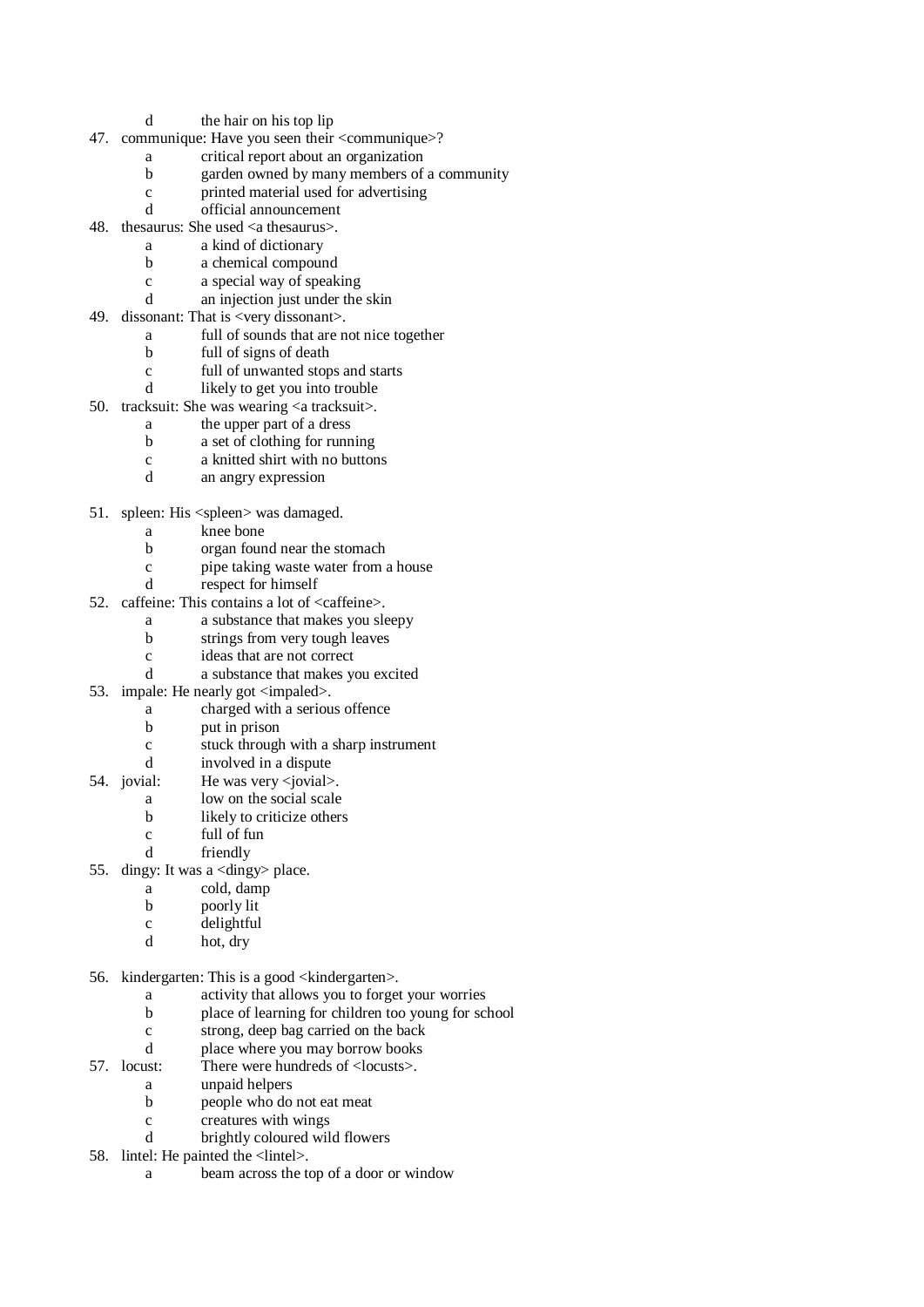- b small boat used for getting to land from a big boat
- c beautiful tree with spreading branches and green fruit
- d board which shows the scene in a theatre
- 59. upbeat: I'm feeling really <upbeat> about it.
	- a upset
	- b good
	- c hurt
	- d confused
- 60. pallor: <His pallor> caused them concern.
	- a his unusually high temperature
		- b the faint colour of his skin
	- c his lack of interest in anything
	- d his group of friends
- 61. skylark: We watched a  $\langle$ skylark $\rangle$ .
	- a show with planes flying in patterns
	- b human-made object going round the earth
	- c person who does funny tricks
	- d small bird that flies high as it sings
- 62. beagle: He owns two <beagles>.
	- a fast cars with roofs that fold down
	- b large guns that can shoot many people quickly
	- c small dogs with long ears
	- d houses built at holiday places
- 63. atoll: The <atoll> was beautiful.
	- a low island with sea water in the middle
	- b art created by weaving pictures from fine string
	- c small crown with many valuable stones
	- d place where a river flows through a narrow spot with rocks
- 64. hutch: Please clean the <hutch>.
	- a thing with metal bars to keep dirt out of water pipes
	- b space in the back of a car used for bags etc
	- c round metal thing in the middle of a bicycle wheel
	- d cage for small animals like rabbits
- 65. gauche: He was <gauche>.
	- a talkative
	- b flexible
	- c awkward
	- d determined
- 66. cordillera: They were stopped by <the cordillera>.
	- a a special law
	- b an armed ship
	- c a line of mountains
	- d the firstborn son of the king
- 67. limpid: He looked into her <limpid> eyes.
	- a clear
	- b sad
	- c deep brown
	- d beautiful
- 68. aperitif: She had  $\langle$ an aperitif $\rangle$ .
	- a a long chair for lying on
	- b a private singing teacher
	- c a large hat with tall feathers
	- d a drink taken before a meal
- 69. scrunch: It was <scrunched up>.
	- a done with many mistakes
	- b crushed together
	- c cut into large, rough pieces
	- d thrown violently into the air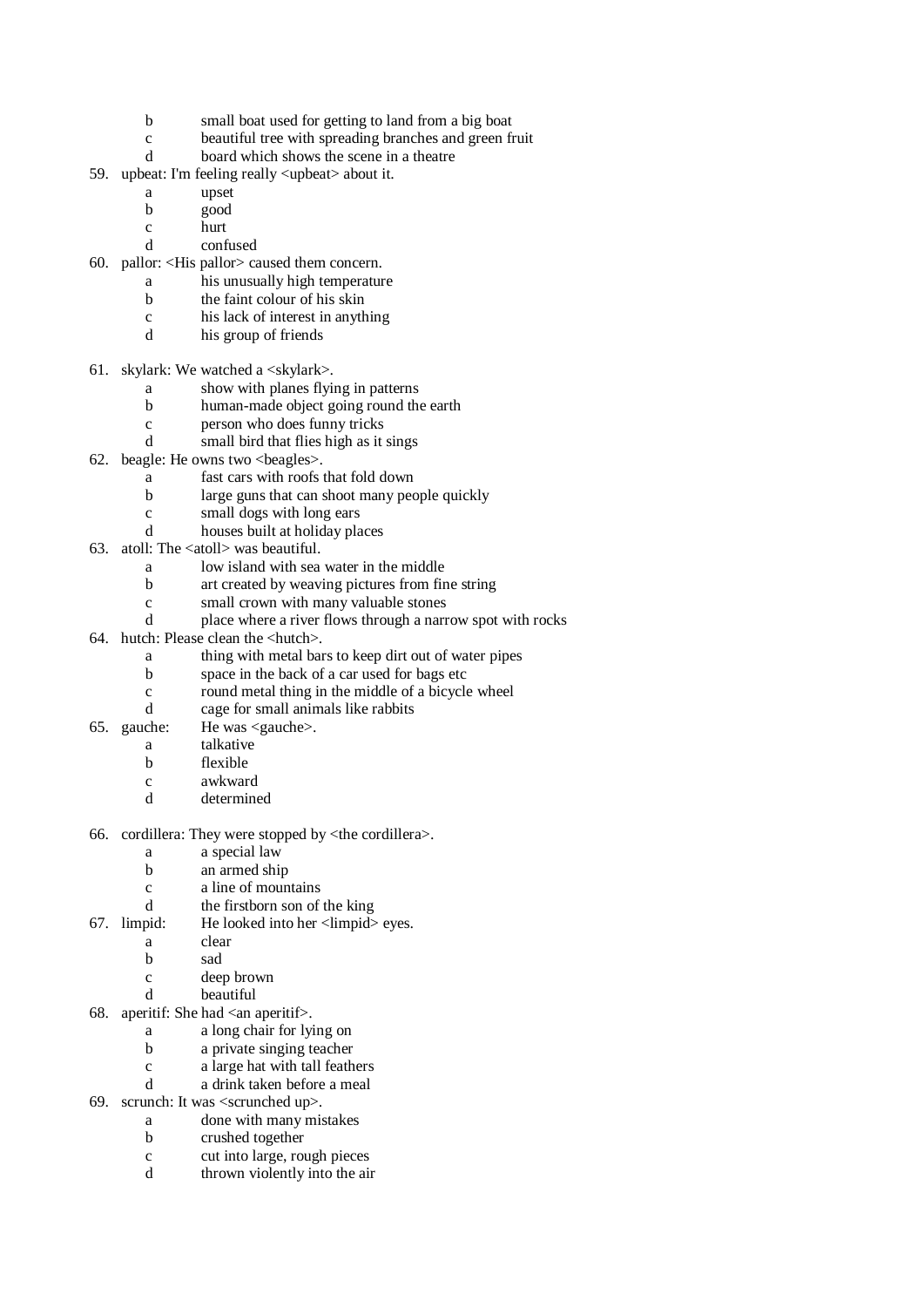- 70. instantiate: you need to <instantiate that>.
	- a make that happen quickly
	- b put that into the correct place
	- c give a real example of that
	- d explain that
- 71. landfall: The days after the <landfall> were busy.
	- a ceremony to bless the land for a church
	- b bike event on a mountain
	- c acceptance of foreign control after a war
	- d the seeing of land after a journey by sea or air
- 72. headstrong: He was a <headstrong child>.
	- a very clever child
	- b child who has been given too many good things
	- c very fat child
	- d child that is determined to do what it wants
- 73. supercilious: She suddenly became <supercilious>.
	- a proud and not respectful
	- b extremely stupid
	- c able to think about only one thing
	- d over weight
- 74. torpor: She sank into  $\langle a \text{ torp} \rangle$ .
	- a a deep soft chair
	- b an inactive state
	- c a very unhappy state
	- d a bed cover filled with feathers
- 75. coven: She is the leader of a <coven>.
	- a small singing group
	- b business that is owned by the workers
	- c secret society
	- d group of church women who follow a strict religious life
- 76. sputnik: He told them about the <sputnik>.
	- a rare animal like a rabbit found in cold countries
	- b trap set by the police
	- c object that travels high in the sky round the earth
	- d secret organization with evil plans
- 77. mozzarella: We'll need some <mozzarella>.
	- a sweet sauce made from fruit
	- b cheap wine
	- c mild cheese
	- d substance that keeps insects away from you
- 78. workaday: These are <workaday clothes>.
	- a plain and practical clothes
		- b clothes suitable for parties after work
		- c old and worn out clothes
		- d clothes that are thrown away after each working day
- 79. lemur: We saw a <lemur>.
	- a priest from an eastern religion
	- b person with a very bad skin disease
	- c furry animal with a long tail
	- d purple fish from hot countries
- 80. pantograph: The <pantograph> is broken.
	- a instrument which plays music from a metal tube
	- b instrument which measures the amount of breath a person has
		- c framework of moving bars for copying plans
		- d pen with a metal point for writing on hard surfaces
- 81. planetarium: The <planetarium> was interesting.
	- a place where planes are built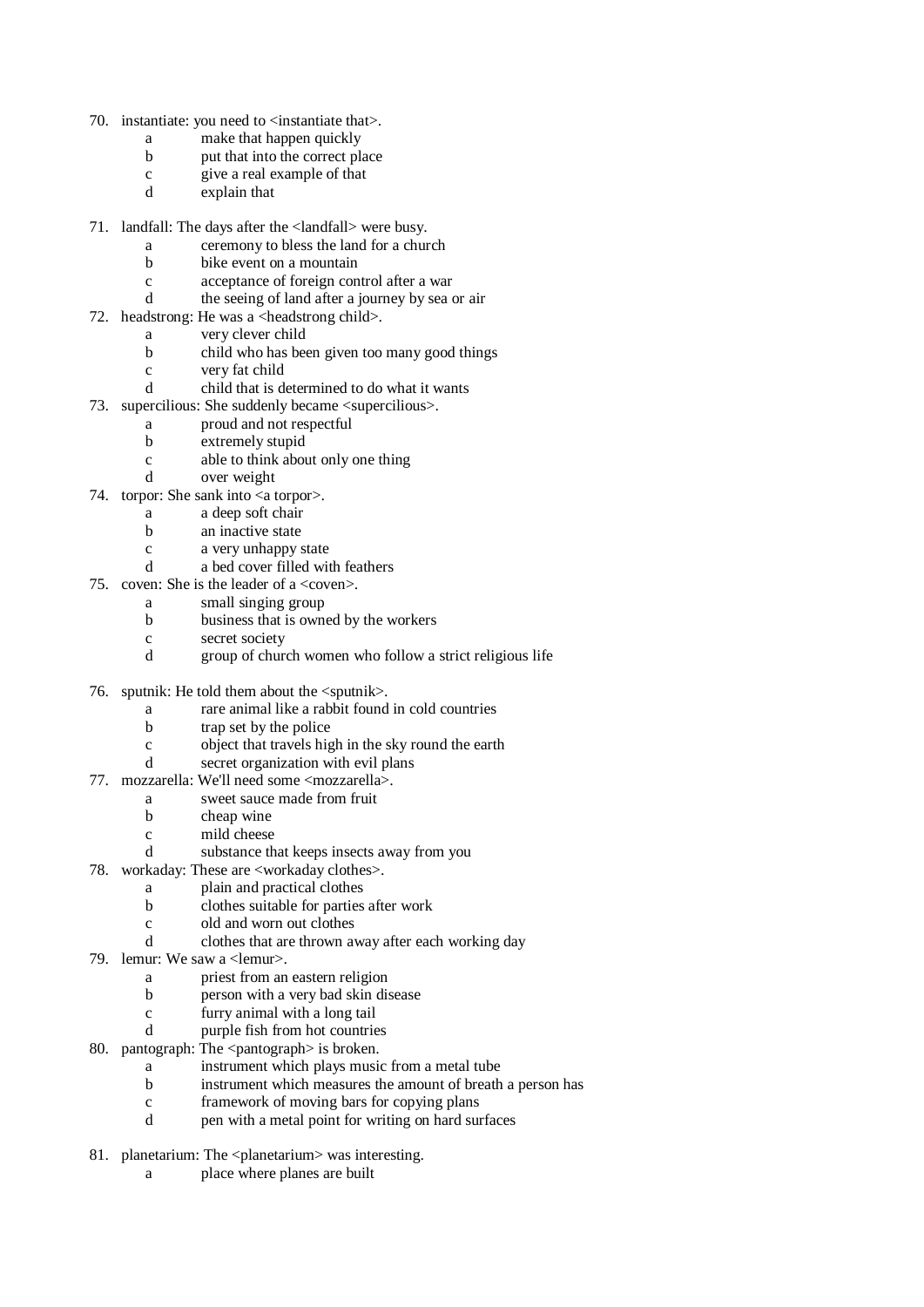- b place where a machine shows the way planets move
- c course to teach people good planning skills
- d place where fish are kept
- 82. vitreous: These rocks are <vitreous>.
	- a very heavy
	- b easy to break
	- c full of small holes
	- d like glass
- 83. cerise: Her dress was <cerise>.
	- a a bright red colour
		- b made of a thin, soft material
		- c a pale blue-green colour
		- d made of expensive fabric with pretty patterns and small holes
- 84. frankincense: He brought some <frankincense>.
	- a sweet smelling white flowers
	- b soft cheese made in France
	- c food made from yellow coloured rice and shellfish
	- d good smelling substance that comes out of trees
- 85. feint: He made a <feint>.
	- a small cake with dried fruit
	- b thing with wheels for moving heavy objects
	- c pretend attack to trick the enemy
	- d serious mistake
- 86. muff: This <muff> belonged to my mother.
	- a tube of animal hair for keeping the hands warm
	- b cover for a teapot
	- c long rope of feathers to wear around the neck
	- d bed cover made from squares of material sewn together
- 87. ablution: He  $\leq$  performed his ablutions>.
	- a did his exercises to stay healthy
	- b played his very difficult piece of music
	- c did all his duties as a church minister
	- d washed himself to get ready
- 88. exactitude: She was well known for her <exactitude>.
	- a courage under pressure
	- b sense of fairness
	- c habit of making unreasonable demands
	- d ability to be very accurate
- 89. speedometer: The <speedometer> stopped working.
	- a instrument that shows changes in the weather
	- b thing that measures how fast you go
	- c thing that keeps a room at an even temperature
	- d tube put into a person to let liquids in or out of their body
- 90. serviette: Where is my <serviette>?
	- a girl who helps in the house
	- b piece of glass which makes things look bigger
	- c large flat plate
	- d piece of cloth or paper for wiping your mouth
- 91. scrumptious: This is <scrumptious>.
	- a extremely funny
	- b very expensive
	- c delightful in taste
	- d very dirty and untidy
- 92. poppadom: Did you put the <poppadoms> on the table?
	- a thin, slightly hard pieces of fried bread
	- b small pieces of food, usually raw, eaten before a meal
	- c cloths for protecting clothes while eating
	- d small sweet baked cakes